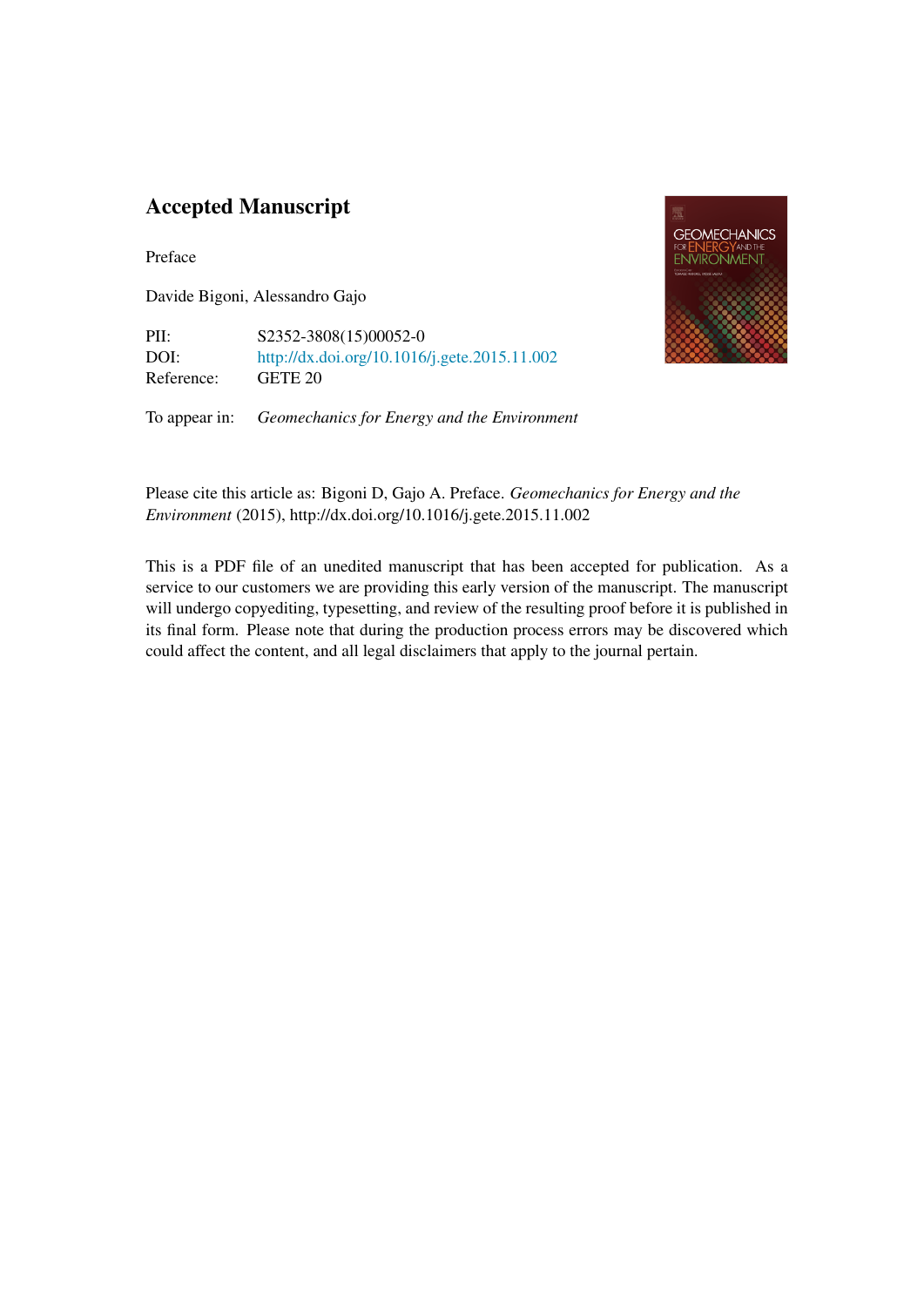## PREFACE

Tomasz Hueckel celebrates his 70<sup>th</sup> birthday on 29 December 2015 and this issue of *Geomechanics for Energy and the Environment* is dedicated to him by his friends, former students, and colleagues with great affection and admiration.

The issue contains articles based on presentations given at the Special Session dedicated to Tomasz's anniversary, organized by D. Bigoni, A. Gajo, L. Laloui, G. Maier, Z. Mróz and S. Pietruszczak within the CERMODEL2015 congress, held in Trento, Italy, July 1- 3, 2015. The papers have been mostly authored by Tomasz"s former students, collaborators and colleagues. We are grateful to them for their enthusiastic participation.

A special thanks to Lyesse Laloui, co-Editor of the Journal, without whose support and enthusiasm this special issue would not have been possible . We are also grateful to the publishers for their collaboration and to the EU research project PIAPP-GA-2013- 609758-HOTBRICKS for sponsoring this issue.

Davide Bigoni Alessandro Gajo

Guest Editors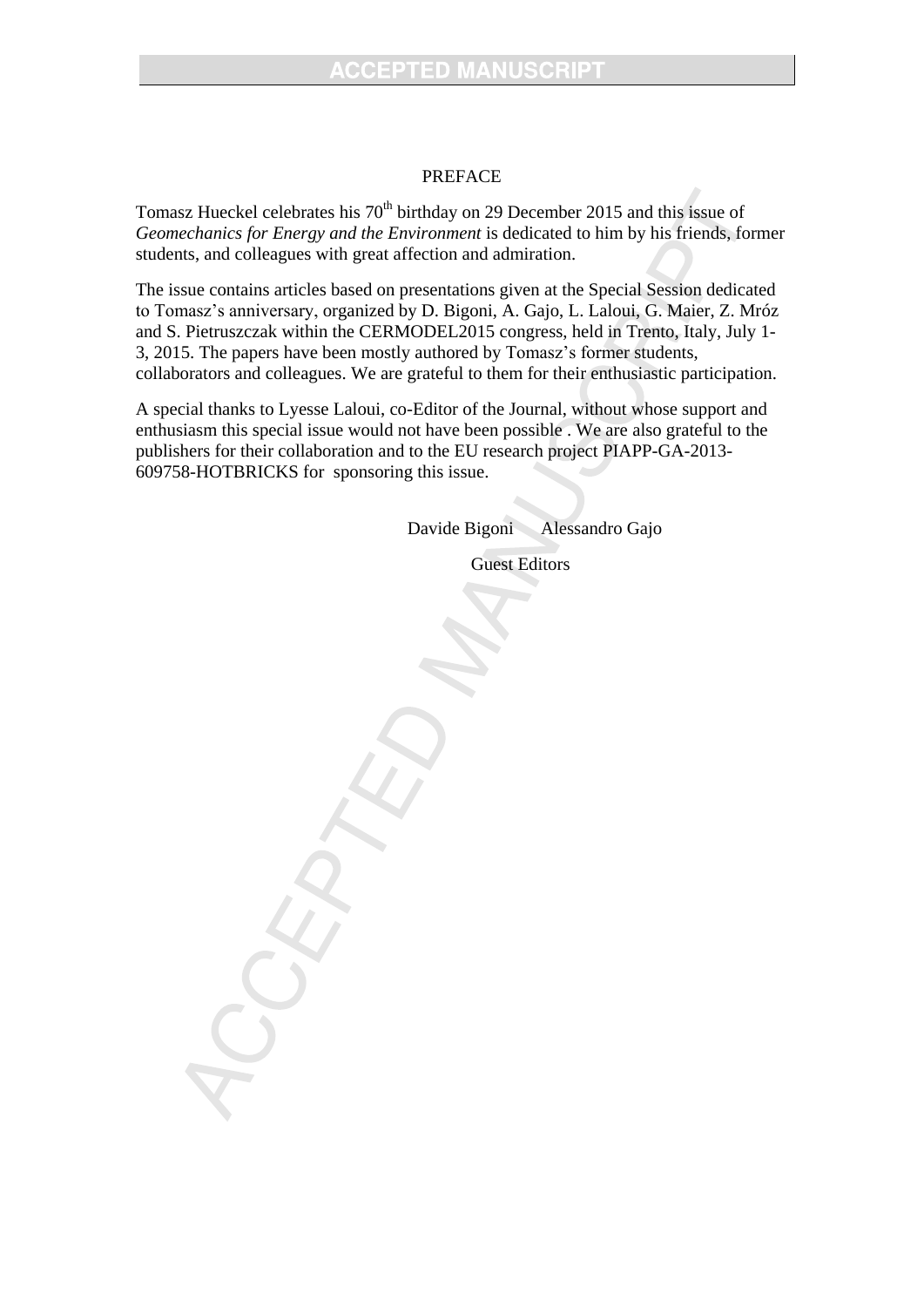## **CCEPTED MANUSCRIPT**



Tomasz Hueckel D. Bigoni, A. Gajo

Tomasz Hueckel was born in 1945 in Gdańsk, Poland to Zofia and Stanisław Hueckel, who moved there right after the world-war II had ended. His father was a maritime harbor engineer, who joined the effort of rebuilding two destroyed Polish harbors of Gdańsk and Gdynia. He became later a leading academic figure of the town, first a professor at University Politechnic of Gdańsk, and later its Rector, then Director of the Hydroengineering Institute of the Polish Academy of Sciences. Tomasz grew up in an engineering family, as his brother, Krzysztof, also graduated from Gdańsk Polytechnic as an architect. Tomasz remembers his parents and his childhood with a great fondness. In high school he was interested in archeology, history, journalism and ran a school monthly magazine and a satirical cabaret.

He enrolled and graduated from the Gdańsk Politechnic in Civil Engineering in 1968 with a Master Thesis on "Bending Theory of Hyperbolic Paraboloid Shells". After spending the next two years at the Politechnic as a reader, he left Gdańsk to join the Institute of Fundamental Problems in Technology of the Polish Academy of Science in Warsaw, Poland (or IPPT PAN), which developed a world-renowned school of applied mechanics, with a strong group in plasticity theory, led by Professors Mróz, Olszak, Perzyna, Raniecki, and Sawczuk. Visitors from all over the world to the Institute in those days included: Z.P. Bažant, T. Belytchko, D.C. Drucker, G. Dvorak, G. Fichera, P. Germaine, P.G. Hodge, H.G. Hopkins, G. de Josselin de Jong, J. Kerisel, W.T. Koiter, J. Kravtchenko, E.H. Lee, G. Maier, J. Mandel, S. Nemat Nasser, E.T. Onat, W. Prager, M. Reiner, J.R. Rice, R.S. Rivlin, J. Salençon, P. Wroth, O.C. Zienkiewicz, and many other influential individuals of mechanics of materials of the day. This was a perfect environment for an intellectual growth.

In 1974 Tomasz defended at the Institute of Fundamental Problems in Technology (or IPPT PAN) of the Polish Academy of Science in Warsaw his PhD thesis on some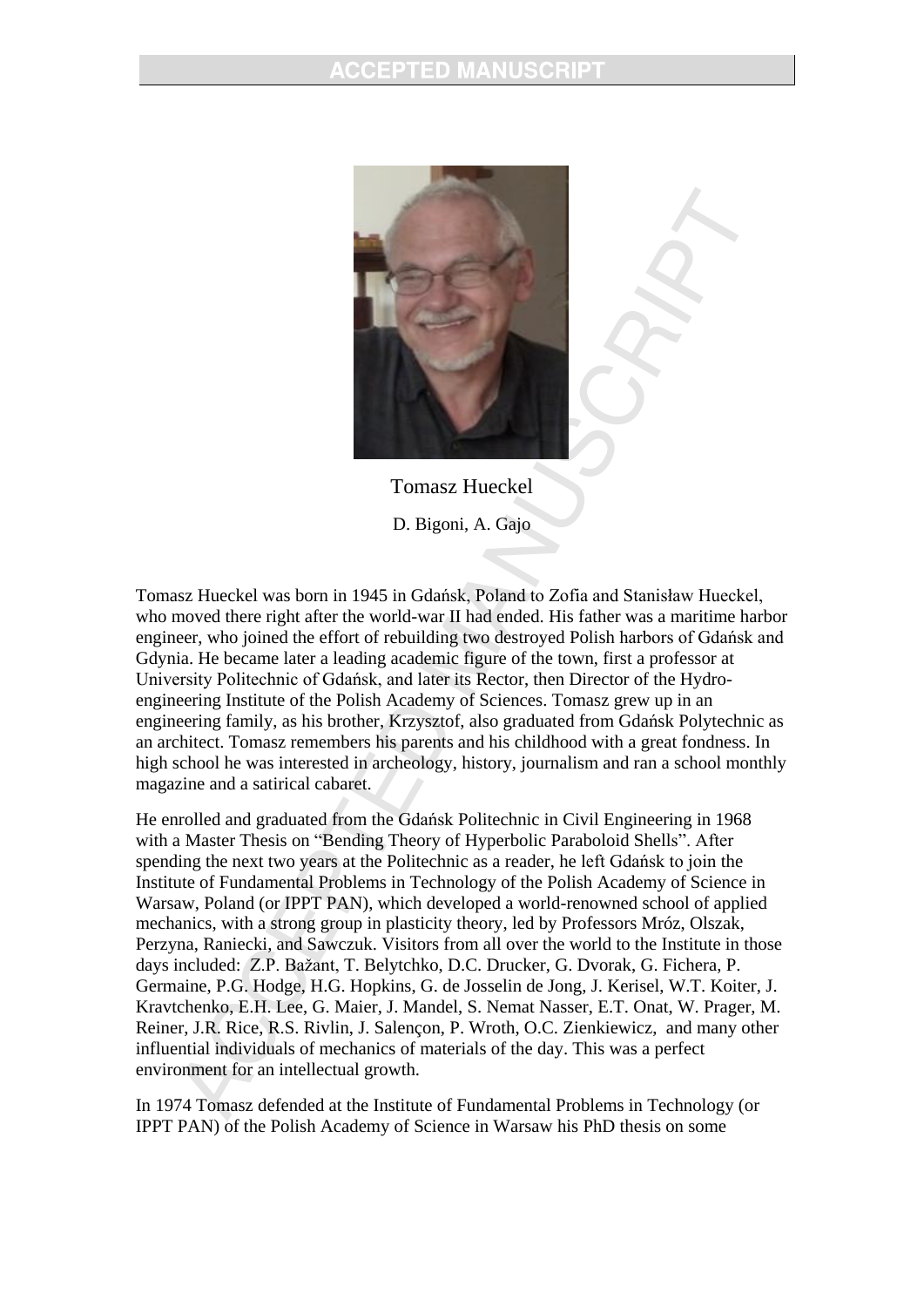boundary value problems in elasto-plasticity of materials of variable density and development of the idea of elasto-plastic coupling, with Professor Zenon Mróz as advisor. During the work on the thesis Tomasz had also collaborated with his colleague and friend, experimentalist Andrew Drescher, now Professor Emeritus at University of Minnesota, Minneapolis. The subject of elasto-plastic coupling has re-surfaced several times in literature, in joint work with Davide Bigoni (1991) and then by Bigoni Piccolroaz and Gajo (2006-2008), and even in the context of anisotropic hardening of metals.

In 1975 Tomasz spent 12 months at the Politecnico di Milano as a post-doc fellow of the Italian CNR (Consiglio Nazionale delle Ricerche) under the supervision of Professor Giulio Maier. They worked on conditions of uniqueness and stability of elasto-plastic materials with soil/rock – like strain softening and non-associative flow rule, including elasto-plastic coupling.

Between 1976 and 1981 Tomasz worked on cyclic behavior of soils and rocks in different contexts. First, on soils in a series of papers with Roberto Nova (of Milan) on what they called "para-elasticity", which is an approach through piece-wise hyperelasticity spanned between consecutive stress reversal points with an extra irreversible strain accumulating over the cycles. One of the applications of these developments was to liquefaction of sands and cyclic mobility. Interestingly, the concept of para-elasticity has been resurrected and improved after 30 years by Niemunis et al. (2011), of Karlsruhe. With Zenon Mróz and Andrew Drescher, Tomasz worked also on rock-bursts. This was meant to be a short, consulting stint for them, but resulted in being a fascinating mechanical issue and of a great value for the copper mining industry in Poland, which requested the study and which was plagued with mine explosions, that they did not understand. A criterion of a critical state of the mine pillars that they have developed continues to be used even now.

On the private side, Tomasz married Małgorzata (Margaret) Walicka in 1980 in Warsaw. 40 days before the introduction of the Marshall law in Poland on December 13, 1981, Tomasz and Margaret left Poland heading to Rome. They spent there 2 years, Tomasz working at a Rome outpost of the Polish Academy and at the same time at the University of Rome "La Sapienza", continuing the work on cyclic loading with Professors Giovanni Calabresi and Laura Cavalera. The Hueckels" daughter Julia, now a lawyer in New York, was born in Rome in 1983. Later in 1983 they moved to Bergamo, Italy, where Tomasz obtained a position at industry, namely at ISMES (originally "Istituto Sperimentale Modelli e Strutture'), which was associated with ENEL, at that time a state owned energy monopoly in Italy. He was at the same time a Graduate Professor 'a contratto' at Milan's Polytechnic. At ISMES, he developed with his colleagues (A. Peano, G. Baldi, M. Borsetto and R. Pellegrini) a unique experimental data-base and a mathematical model of thermo-plasticity for clays in the context of the Italian National Program of Radioactive Refuse Disposal. The experimental data set is still intensely used today, while the model became a standard, which many subsequent authors developed further.

In 1985 Tomasz received a degree of Docteur d"État at the University Polytechnique of Grenoble, France, necessary at that time to obtain an academic position in France, which was the Tomasz"s plan of the moment. This did not work out, however, and he accepted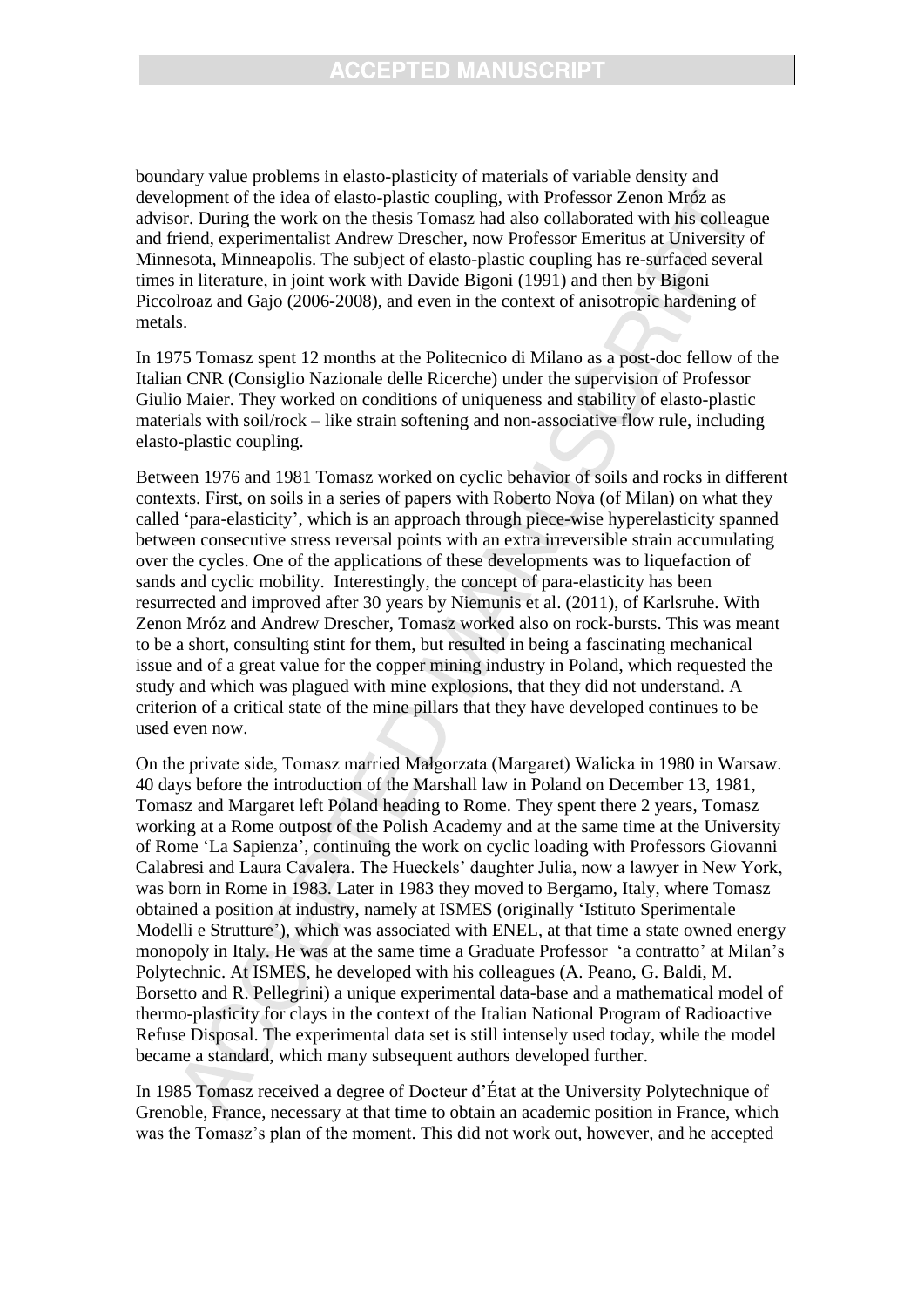in 1986 a position of Associate Professor at Duke University at Durham, NC at the Department of Civil and Environmental Engineering, where he works to this day. At Duke, he continued his interest in non-associative and coupled elasto-plastic laws for geomaterials, and the related stability and non-uniqueness issues, working from 1988- 1991, with a doctoral student from Italy, Davide Bigoni, now professor at the University of Trento, Italy. He also continued working on the issues of thermo-mechanics of clays on grants from ISMES, with Alberto Peano and Rita Pellegrini of ISMES, and his student Chenmin Ma, but also on the anisotropic elasto-plastic coupling, with E. Tutumluer, and G. Samuelli.

At Duke Tomasz then developed interest in chemo-mechanical coupling, starting from 1990, seeing how much chemical reactions and physico-chemical changes affect the mechanical properties of geomaterials, and hence their behavior. This included work supported by ISMES, on changes in ionic content of clay pore water (Kazimierz Wielki University at Bydgoszcz, Poland, also with Loret and Gajo, 2001); as well as in dissolution and/or precipitation with two-way chemo-mechanical coupling (with Liang Bo Hu, 2007-2009, Matteo Ciantia et al., 2013-2015 and Gajo and Cecinato, 2014-2015). Recent work in that line of research concerns subcritical crack propagation enhanced by chemical softening (with Manman Hu, 2013-2015).

Most recent Tomasz's interest is in drying of soils (and porous media in general). That includes work with Lyesse Laloui (Lausanne), Liang Bo Hu (Toledo, OH) and Hervé Peron (Lausanne) with a physically based prediction of shrinkage for non-clayey soils, and a criterion for drying cracking. It appears that soil cracking can be directly linked to the air entry, if soil is constrained against shrinkage. This latter result comes from a combined effort out of an experimental study on evaporation of capillary bridges, with Said El Youssoufi and Bolo Mielniczuk (2012-2015) of the University of Montpellier-2. They have discovered that suction in evaporating capillary bridges is very modest and convert into positive pressure prior to bridge rupture.

Tomasz has often acted as a Visiting Professor at Ecole Polytechnique, Paris-Palaiseau, Ecole Nationale Polytechnique de Grenoble, University of Liege, Polytechnic University of Catalunya (UPC), Barcelona, University of Athens, Federal Institute of Technology of Lausanne (EPFL), University of Minnesota, University of Montpellier-2, University of Trento and his alma mater University Polytechnic of Gdańsk.

In 2008 he received John Booker"s Medal from The International Association of Computer Methods in Geomechanics "for pioneering work in the area of Environmental Geomechanics, in particular for his seminal papers on thermo-plasticity of geomaterials and on chemo-mechanical coupling". He was Warren Lecturer (thrice) at the University of Minnesota. He was 2011 Special Lecturer at, and received a Research Medal, from ALERT- Geomaterials.

Tomasz is also a passionate lover of art, enjoying art in all its forms. Quite recently he has revealed his own artistic talent, kept hidden for nearly sixty years. His first selfportrait dates back to when he was twelve, but was only shown to the public during his presentation at the special session at Cermodel 2015. He developed a very original form of artistic composition based on cutting thin metal foils for obtaining colored drawings,